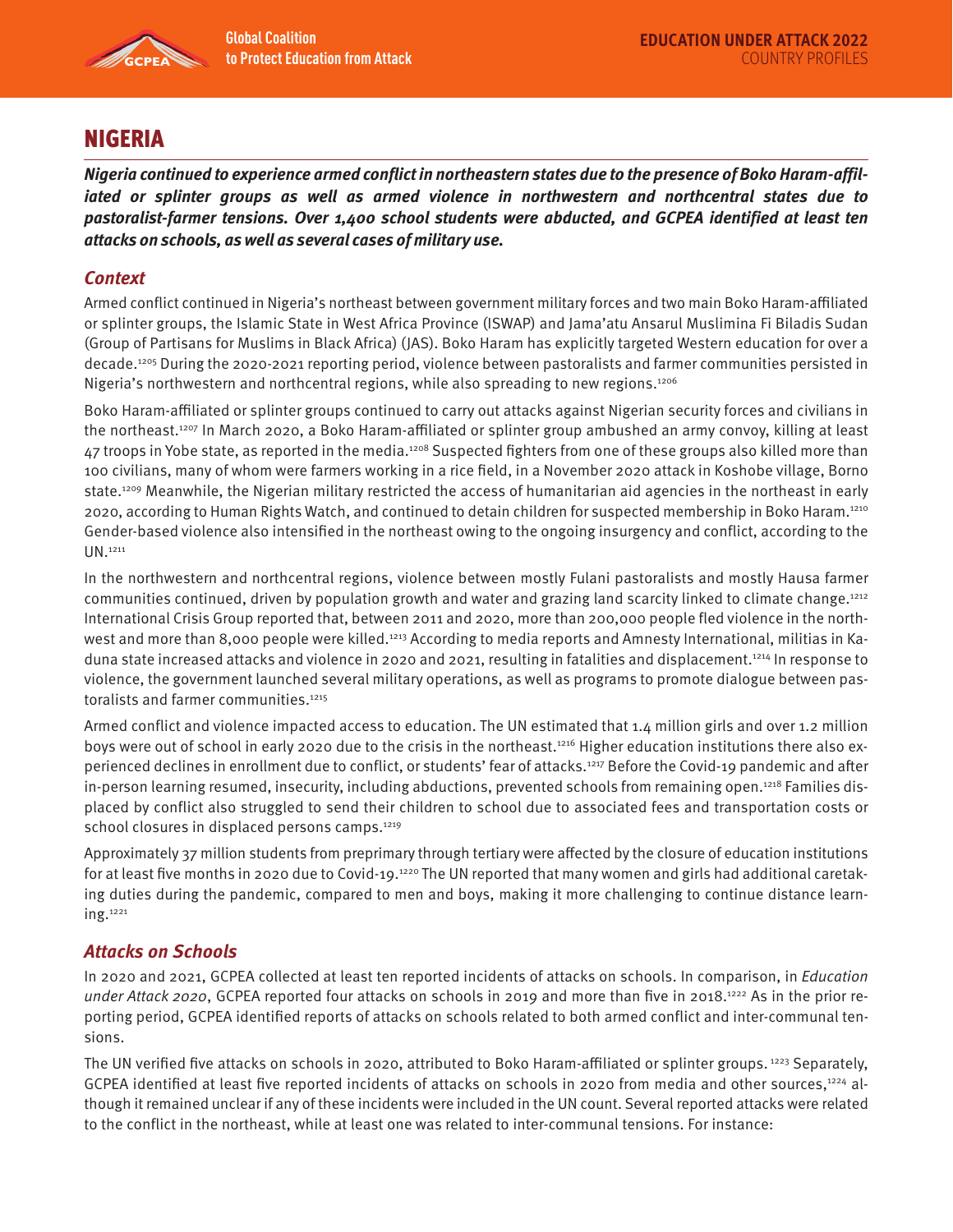- On January 31, 2020, a Boko Haram-affiliated or splinter group allegedly attacked an open-air Islamic school on the outskirts of Maiduguri, the capital of Borno state, reportedly by sending a 12-year-old girl to detonate a person-borne IED, also known as a suicide bomb. Three boy students and the girl were killed in the attack and four boy students were injured, according to local media.<sup>1225</sup>
- On February 25, 2020, a militia reportedly damaged the Government Secondary School during an attack on Agila town, Benue state. A church was also damaged in the attack, as reported by *Daily Post*.<sup>1226</sup>
- The UN reported that non-state armed groups set several community schools on fire on December 24, 2020, in Hawul Local Government Area, Borno state, and Gombi Local Government Area, Adamawa state.<sup>1227</sup>

In 2021, the UN verified four attacks on schools.<sup>1228</sup> Separately, GCPEA collected approximately six reported incidents of attacks on schools from media outlets.1229 For example:

- On April 9, 2021, Boko Haram-affiliated or splinter groups reportedly attacked Kopre village, Adamawa state, burning down schools, houses, centers of worship, and markets, according to local media outlet Vanguard.<sup>1230</sup>
- In late July 2021, unidentified armed assailants reportedly threatened a school administrator and stole National Examination Council exams from a government secondary school in Ungwar Sarki town, Kaduna state, as students sat for the test. According to media outlets, the assailants mistook the learning materials for money.1231
- On September 13, 2021, members of the separatist group the Indigenous People of Biafra reportedly entered a secondary school and prevented an exam in Nkume town, Imo state, after imposing a stay-at-home order in the area, according to local media source Daily Trust.<sup>1232</sup>

## **Attacks on school students, teachers, and personnel**

During the 2020-2021 reporting period, GCPEA identified at least 21 reported incidents of attacks on school students, teachers, and other education personnel. At least 1,850 students and educators were injured, abducted, or killed, and more than five were arrested or detained. This marks a slight increase as compared to Education under Attack 2020, which included approximately seven reported attacks on students and education personnel in 2019 and one attack in 2018.1233

Due to several high-profile abductions of hundreds of students from schools, government authorities temporarily closed more than 600 schools across seven northern states between December 2020 and April 2021, according to International Crisis Group and The Washington Post. The closures occurred only months after schools were reopened for in-person learning after Covid-19 lockdowns.<sup>1234</sup>

Criminal organizations, rather than non-state armed groups, were reportedly responsible for several high-profile abductions of school and university students in the northwest during the reporting period.<sup>1235</sup> The Nigerian government generally referred to these groups as "bandits," although the Federal High Court in Abuja ruled in late 2021 that several of these groups are "terrorist organizations."1236

In 2020, GCPEA identified approximately seven reported attacks on students, teachers, and personnel, including the abduction of hundreds of students in the northeast and northwestern regions.1237 For instance:

- On February 9, 2020, a Boko Haram-affiliated or splinter group allegedly kidnapped three students, two of them girls, who were travelling on Maiduguri-Gubio Road, near Maiduguri city, Borno state. According to an army officer interviewed by local media, the students were identified by their school uniforms. Local media outlet Van*guard* reported that the army rescued the students after an armed clash with the insurgents.<sup>1238</sup>
- On August 24, 2020, an unidentified armed group reportedly abducted seven students and their female teacher from Prince Academy secondary school in Damba-Kasaya town, Kaduna state. The students were attending lessons to prepare for their Junior Secondary School exams. According to local media outlet The Post, a civilian was also killed in the attack.<sup>1239</sup>
- Armed assailants abducted more than 330 male students from the Government Science Secondary School and killed a security guard in Kankara town, Katsina state, on December 11, 2020, as reported by the Associated Press, Al Jazeera, and Sahara Reporters.<sup>1240</sup> More than 600 students reportedly attended the school, but many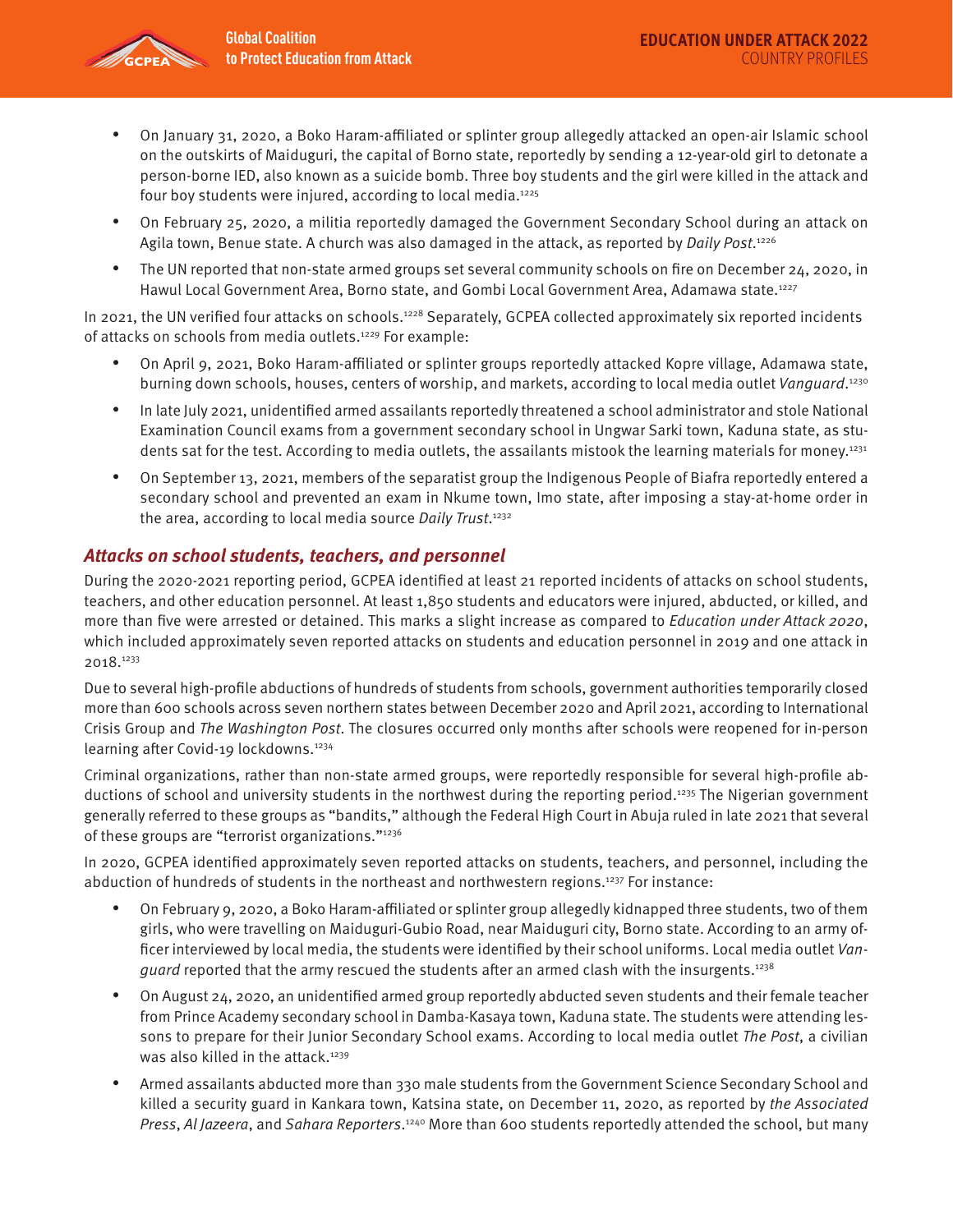

were able to flee the grounds.1241 As a result of the attack, all public schools in the state were ordered to be closed,1242 which according to an education sector plan published in 2010, would have been approximately 2,500 schools.1243 Government army, air force, and police reportedly launched a joint mission in the Zango/Paula forest, resulting in the students' release.<sup>1244</sup> Although JAS released a video claiming responsibility for the kidnapping, as reported by the media, security experts cast doubt on the armed group's direct involvement in the attack, and the government referred to the kidnappers as "bandits."1245

• A week later, armed assailants abducted over 84 students also in Katsina state, on December 19, 2020, according to local and international media outlets Premium Times and France24.<sup>1246</sup> The students, who attended an Islamic school, were reportedly abducted in Dandume local government area on their way back from a celebration. Police and a community self-defense group reportedly engaged the assailants in an armed confrontation, after which the school children were released.<sup>1247</sup>

In 2021, GCPEA identified approximately 14 reports of attacks on school students, teachers, and personnel, primarily in Nigeria's northcentral and northwestern regions.<sup>1248</sup> Separately, the UN reported that 1,436 children were abducted from schools in Nigeria between January and September 2021.<sup>1249</sup> Examples of incidents GCPEA collected from news reports include:

- On February 17, 2021, three teachers, 27 students, two staff, and nine others were abducted from the Government Science College in Kagara town, Niger state, according to Amnesty International.<sup>1250</sup> According to media reports, the unidentified armed assailants wore military fatigues and killed at least one student before abducting students and staff from the public boarding school's quarters. Schools in the region were closed temporarily after the attack, as reported by Human Rights Watch and local and international media outlets Premium Times and CNN. 1251
- The Associated Press reported that armed assailants abducted 136 students and three teachers from Salihu Tanko Islamic School in Tegina town, Niger state, on May 30, 2021. Some of the abducted students were reportedly as young as five years old. Schools in the area closed in response to the attack due to safety concerns, according to media reports.<sup>1252</sup>
- On June 17, 2021, armed assailants abducted at least 80 students, mostly girls, and five teachers from the Federal Government College Birnin-Yauri, in Bin Yauri town, Kebbi state, according to media outlets Al Jazeera and Premium Times. A police officer was reportedly shot dead in the attack and one student was injured.<sup>1253</sup>
- On July 5, 2021, armed group members kidnapped 121 students and at least one teacher from a secondary school in Kaduna state, according to ACLED and international media outlets France 24 and The Guardian.<sup>1254</sup>
- On September 1, 2021, gunmen reportedly kidnapped 73 students from a government secondary school in Kaya town, Zamfara state, according to local media sources Vanquard and KESQ News.<sup>1255</sup>

## **Military use of schools and universities**

GCPEA identified approximately eight reported incidents of military use during the 2020-2021 reporting period. In comparison, Education under Attack 2020, included four and 18 reports of military use in 2019 and 2018, respectively.<sup>1256</sup>

Amnesty International and international media outlet France 24 reported that on August 23, 2020, the separatist group Indigenous People of Biafra held a meeting in a community school in Emene neighborhood in Enugu city, Enugu state. Nigerian police, army, and air force officers, along with Department of Security Services agents, reportedly responded to the scene and opened fire. Several civilian deaths and deaths among separatist group members and Nigerian security forces were reported.<sup>1257</sup>

In 2021, GCPEA gathered reports of the Nigerian military using approximately seven primary and secondary schools for military purposes in Borno state.<sup>1258</sup>

## **Sexual violence at, or on the way to or from, school or university**

During the 2020-2021 reporting period, GCPEA collected one report of sexual violence at, or on the way to or from, school or university. Education under Attack 2020 included two reports of sexual violence at, or on the way to or from, universities in 2019.<sup>1259</sup>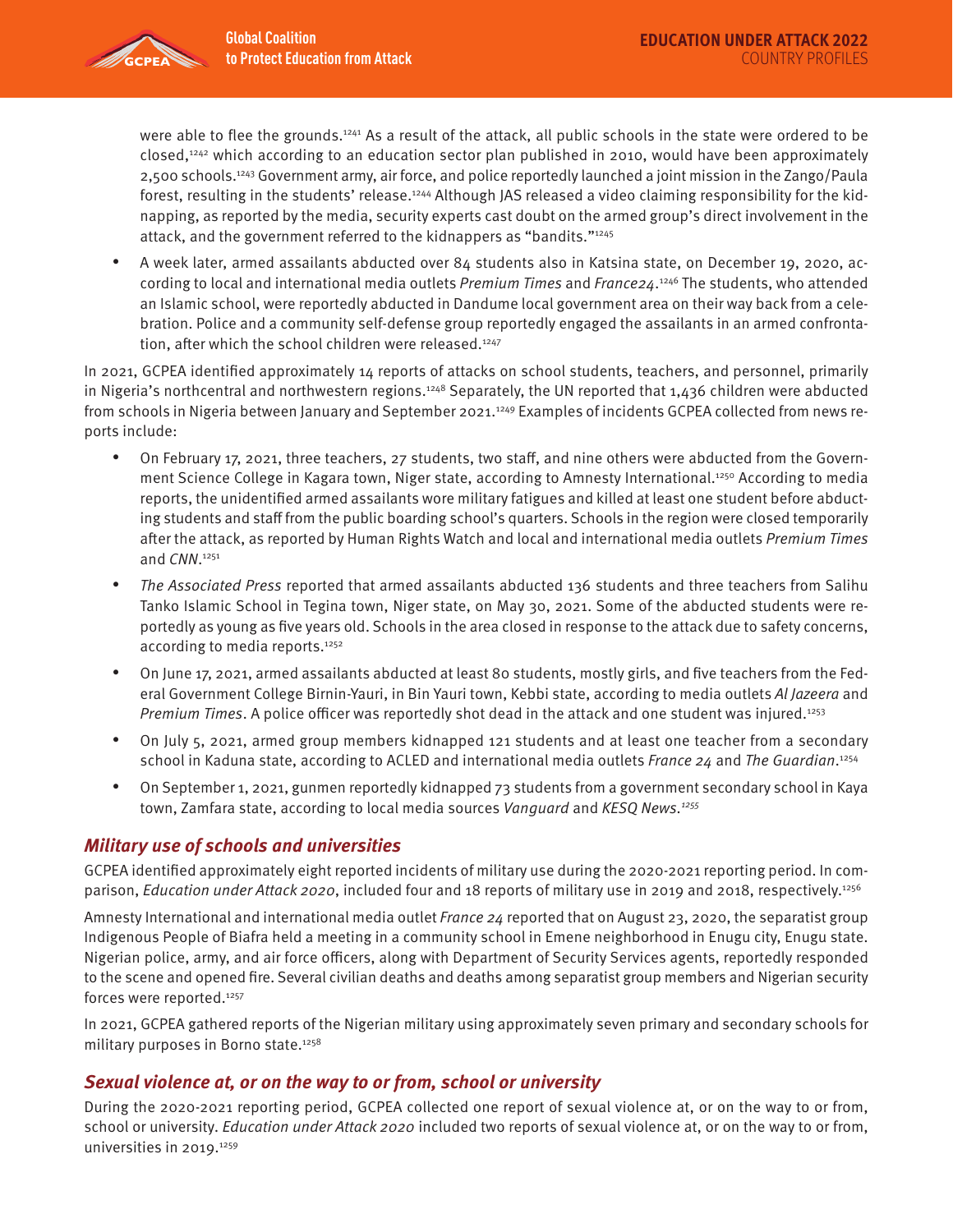

On September 22, 2021, police officers reportedly detained three male and three female Abia State Polytechnic students after entering their off-campus student hostel in Aba city, Abia state. Five of the students were released but an 18-yearold female student was allegedly raped by a police officer while in custody, as reported by local and international news outlets. The Abia State Police Command reportedly arrested an officer in response.<sup>1260</sup>

#### **Attacks on higher education**

During 2020 and 2021, GCPEA identified more than 20 reported attacks on higher education in which over 100 students and academics were reportedly injured, abducted, or killed. In comparison, GCPEA collected approximately 12 and eight attacks on higher education in 2019 and 2018, respectively.<sup>1261</sup>

In 2020, GCPEA collected approximately six reports of attacks on higher education facilities, students, and academics.1262 For example:

- In January 2020, members of a Boko Haram-affiliated or splinter group allegedly abducted and killed a student while he was returning to the University in Maiduguri, in Maiduguri city, Borno state, as reported by local and international media outlets Xinhua and Premium Times.<sup>1263</sup>
- Scholars at Risk reported that on April 29, 2020, police arrested a political science lecturer and an administrator at Akwa Ibom State University in Mkpat-Enin town, Akwa Ibom state, for statements made on a Facebook page concerning unpaid salaries to university personnel.<sup>1264</sup>
- On December 16, 2020, police fired teargas to disperse students protesting the government's closure of Sa'adatu Rimi College of Education and other institutions in the middle of semester examinations, Scholars at Risk and local media reported.<sup>1265</sup> The students reportedly demonstrated and blocked traffic along Kano-Zaria Expressway, in Kano Municipal local government area, Kano state.<sup>1266</sup> Local media outlet Daily Post reported that police actions injured several students.1267
- In 2021, GCPEA collected approximately 15 reported incidents of attacks on higher education.<sup>1268</sup> For example:
- On February 1, 2021, Nigerian army and police officers used teargas and batons to disperse students protesting tuition increases at the main gate of the University of Abuja, as covered by local media and Scholars at Risk.<sup>1269</sup> International media outlet Sahara Reporters wrote that army and police actions injured several students during the demonstration.<sup>1270</sup>
- On April 20, 2021, armed assailants abducted 20 students and killed one staff member from Greenfield University in Kasarami village, Kaduna state, according to Scholars at Risk and local media outlets. The assailants reportedly killed five of the abducted students in the weeks after the attack.<sup>1271</sup>
- Scholars at Risk and media outlet Reuters reported that armed assailants killed one student and abducted eight students and two professors from Nuhu Bamalli Polytechnic in Zaria city, Kaduna state, on June 10, 2021. Three students were reportedly shot in the attack; two were injured and one was killed. $1272$
- On September 20, 2021, Nigerian army soldiers reportedly fired live ammunition and teargas at students protesting at Plateau State University Polytechnic, in Barkin Ladi local government area, Plateau state, killing one student and injuring several others. According to Scholars at Risk and local media sources Daily Trust and Sun Nigeria, the students were engaged in a nonviolent protest over the suspension of several academic activities and a delay in exams due to a faculty strike.<sup>1273</sup>

<sup>&</sup>lt;sup>1205</sup> AI, 'We Dried Our Tears': Addressing the Toll on Children of Northeast Nigeria's Conflict (London: Amnesty International, 2020), p. 14, 31.

Madiha Afzal, From "Western Education is Forbidden" to the World's Deadliest Terrorist Group: Education and Boko Haram in Nigeria (Washington, D.C.: Brookings Institution, 2020).

<sup>1206</sup> ICG, Violence in Nigeria's North West: Rolling Back the Mayhem (Belgium: International Crisis Group, 2020). Leif Brottem, "The Growing Complexity of Farmer-Herder Conflict in West and Central Africa," Africa Center for Strategic Studies, July 12, 2021.

<sup>&</sup>lt;sup>1207</sup> "Nigeria's Boko Haram crisis: 'Bomb on donkey' used to ambush Borno governor," BBC, September 28, 2021. Ruth Maclean, "Video Surfaces of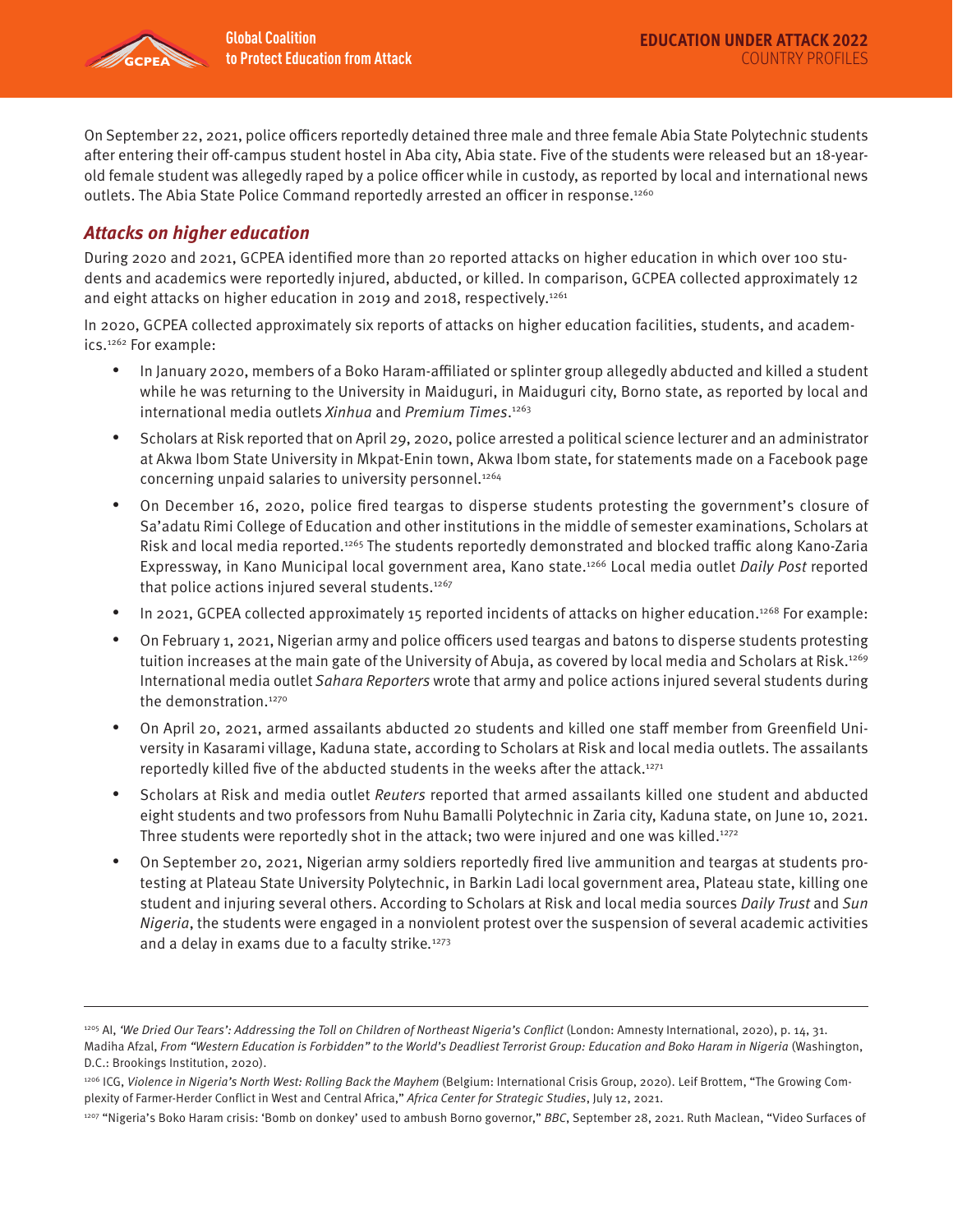Execution of Aid Workers and Others Abducted in Nigeria," The New York Times, July 23, 2020. "Nigeria: UN Humanitarian Coordinator Outraged at Attack against Major Humanitarian Facility," UN press release, January 20, 2020.

1208 Abdulkareem Haruna, "How Boko Haram killed 47 Nigerian soldiers - Official," Premium Times, March 24, 2020. "At least 50 Nigerian soldiers killed in Boko Haram ambush," Al Jazeera, March 24, 2020.

1209 "Statement on Attack against Civilians in Koshobe, Borno," UN statement, November 29, 2020. Anietie Ewang, "Gruesome Boko Haram Killings in Northeast Nigeria," Human Rights Watch dispatches, December 1, 2020. AFP, "At least 110 dead in Nigeria after suspected Boko Haram attack," The Guardian, November 29, 2020.

1210 "Nigeria: Army Restrictions Stifling Aid Efforts," Human Rights Watch press release, March 4, 2020. Jo Becker and Anietie Ewang, "Nigeria Releases More Children and Youth from Military Prison," Human Rights Watch dispatches, March 8, 2020. "Nigeria: Stop Jailing Children for Alleged Boko Haram Ties," Human Rights Watch press release.

1211 UN Nigeria, Gender-Based Violence in Nigeria during the COVID-19 Crisis: The Shadow Pandemic (Nigeria: United Nations, 2021), p. 3.

1212 ICG, Violence in Nigeria's North West (Belgium: International Crisis Group, 2020). Obi Anyadike, "The longshot bid to end rampant banditry in Nigeria's northwest," The New Humanitarian, January 19, 2021.

<sup>1213</sup> ICG, Violence in Nigeria's North West (Belgium: International Crisis Group, 2020), p. i.

1214 Olajumoke Ayandele, "Confronting Nigeria's Kaduna Crisis," Africa Center for Strategic Studies, February 2, 2021. "Nigeria: Government failings leave rural communities at the mercy of gunmen," Amnesty International press release, August 23, 2020. Isaac Abrak and Stephanie Busari, "'My uncle was shot in the back and slaughtered like a goat.' Survivors of southern Kaduna killings speak out," CNN, July 28, 2020. "IOM Nigeria Flash Report: Population Displacement - North West/North Central Nigeria (20 - 26 July 2020)" IOM, July 27, 2020. Saxone Akhaine, "Government has abandoned us after militia attacks, killings, SOKAPU cries out," The Guardian, April 10, 2021.

1215 ICG, Violence in Nigeria's North West (Belgium: International Crisis Group, 2020), pp. 22, 24.

1216 OCHA, Humanitarian Response Plan: Nigeria (Nigeria: OCHA, 2020), p. 13.

<sup>1217</sup> Samuel Okocha, "North East universities press on in the shadow of Boko Haram," University World News, July 9, 2020.

<sup>1218</sup> AI, 'We Dried Our Tears' (London: Amnesty International, 2020), p. 9. ICG, Violence in Nigeria's North West (Belgium: International Crisis Group, 2020), pp. 1, 16. Nnamdi Obasi, "How to Halt Nigeria's School Kidnapping Crisis," International Crisis Group, April 9, 2021. Ismail Alfa and Danielle Paquette, "For Nigerian students living in fear of the next mass kidnapping, there is only one defense - to run," The Washington Post, April 19, 2021. UNESCO, "Education: From disruption to recovery," 2021.

1219 Amnesty International, 'We Dried Our Tears' (London: Amnesty International, 2020), p. 9.

1220 Human Rights Watch, World Report 2021 (New York: Human Rights Watch, 2021), Nigeria chapter.

UNESCO, "Education: From disruption to recovery," 2021. UNHCR, North-East Nigeria Protection Monitoring Report July – August 2020 (UNHCR, 2002), p. 6.

<sup>1221</sup> UN Nigeria, In Nigeria during the Covid-19 Crisis: The Shadow Pandemic (Nigeria, UN Nigeria: 2020), p. 11. Human Rights Watch, World Report 2022, (New York: Human Rights Watch 2022), Nigeria chapter.

1222 GCPEA, Education under Attack 2020 (New York, NY: GCPEA, 2021), pp. 185-186.

<sup>1223</sup> UN General Assembly and Security Council, "Children and armed conflict: Report of the Secretary-General," A/75/873-S/2021/437, May 6, 2020, para. 255.

1224 A full list of references can be found on GCPEA's website, https://protectingeducation.org/wp-content/uploads/eua\_2022\_references.pdf

<sup>1225</sup> The Punch Nigeria, as cited in ACLED, Event ID NIG16225. "Boko Haram: 12-year-old suicide bomber kills three in Maiduguri," Punch, January 31, 2020. "4 boys die in suicide bomb attack in northeastern Nigeria," Africa News, January 31, 2020.

 $1226$  The Sun Newspapers as cited in ACLED, Event ID NIG16431. John Owen Nwachukwu, "Ex-LG chairman raises alarm as suspected Enugu militia attacks Benue community, Agila over boundary dispute," Daily Post, February 27, 2020.

<sup>1227</sup> "Nigeria Situation Report," OCHA, February 4, 2021, p. 2.

1228 Information shared by a UN respondent via email on April 20, 2022.

1229 A full list of references can be found on GCPEA's website, https://protectingeducation.org/wp-content/uploads/eua\_2022\_references.pdf <sup>1230</sup> Telegram; Amaq; Daily Post (Nigeria); Vanguard (Nigeria); Daily Trust (Nigeria); Nigeria Punch, as cited in ACLED, Event ID NIG20376. "Boko Haram kills 16 in Borno, Adamawa, razes 50 houses," Vanguard, April 12, 2021.

1231 Independent; Daily Champion, as cited in ACLED, Event ID NIG21449. "Bandits Attack Kaduna School, Cart Away Examination Papers Mistaken For Money," Sahara Reporters, July 24, 2021. Muhammad Sabiu, "Robbers Storm Kaduna School, Steal Exam Papers Mistaken For Money," Tribune Online Nigeria, July 25, 2021.

1232 EONS Intelligence; Daily Trust (Nigeria), as cited in ACLED, Event ID NIG21954. Jude Aguguo Owuamanam, "Gunshots As 'IPOB Militants' Chase Students From Imo School," Daily Trust Nigeria, September 13, 2021. "Gunmen storm Imo school, chase WASCE candidates away," Sundiata Post, September 13, 2021.

1233 GCPEA, Education under Attack 2020 (New York, NY: GCPEA, 2021), pp. 186-187.

<sup>1234</sup> Nnamdi Obasi, "How to Halt Nigeria's School Kidnapping Crisis," International Crisis Group, April 9, 2021. Ismail Alfa and Danielle Paquette, "For Nigerian students living in fear of the next mass kidnapping, there is only one defense — to run," The Washington Post, April 19, 2021. UNESCO, "Education: From disruption to recovery," 2021.

1235 "Criminal Gangs Destabilizing Nigeria's North West," Africa Center for Strategic Studies, December 14, 2021. Jariel Arvin, "How kidnap-for-ran-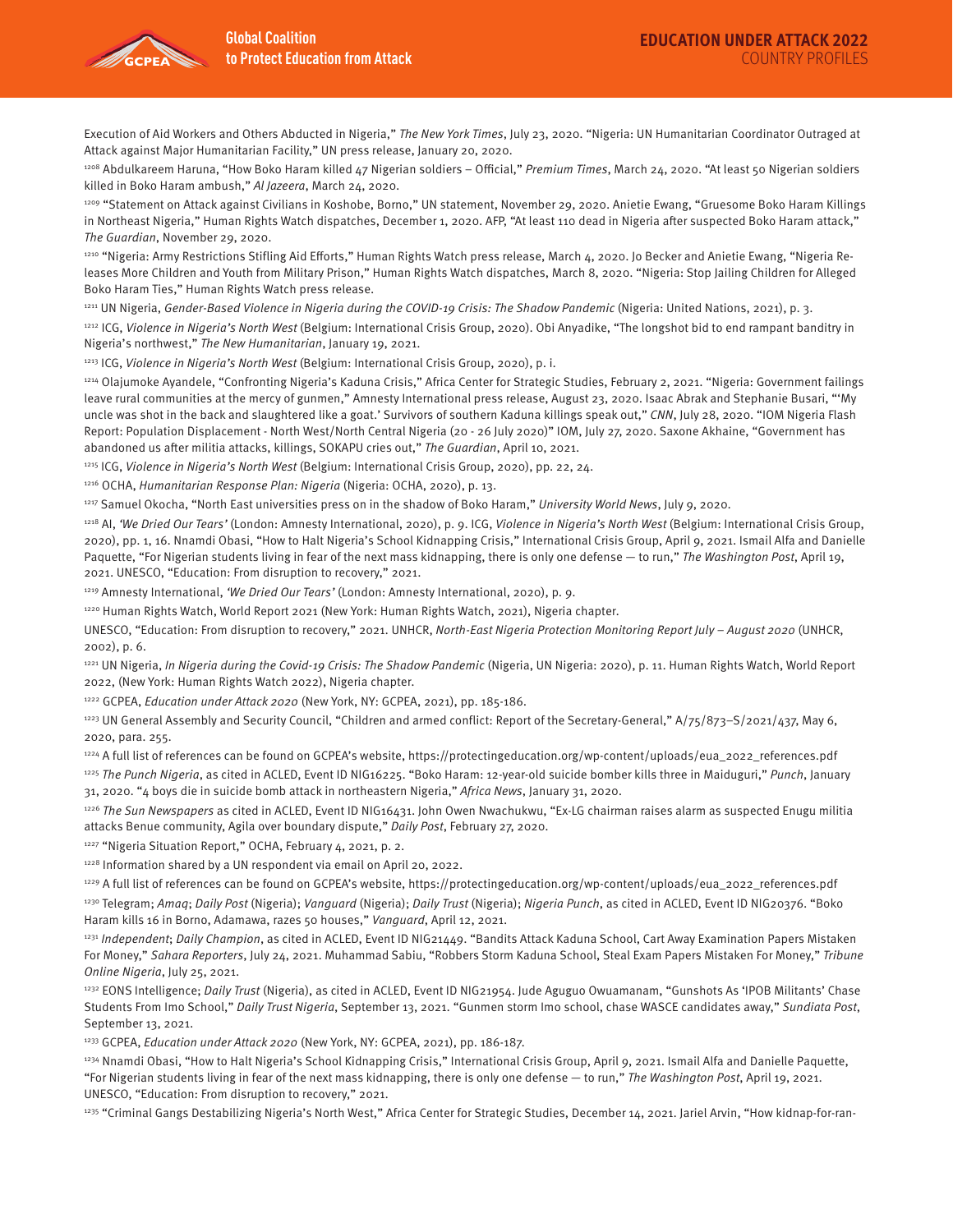

som became 'the most lucrative industry in Nigeria,'" Vox News, April 2, 2021.

<sup>1236</sup> Ameh Ejekwonyilo, "Nigerian court declares bandits' groups terrorists organisations," Premium Times Nigeria, November 26, 2021.

1237 A full list of references can be found on GCPEA's website, https://protectingeducation.org/wp-content/uploads/eua\_2022\_references.pdf

<sup>1238</sup> Vanguard Newspaper, ACLED, Event ID NIG16301. "Army rescues 3 abducted students in Borno," Vanguard, February 10, 2020.

<sup>1239</sup> Inside Arewa Newspaper, as cited in ACLED, Event ID NIG17823, "Gunmen kidnap 7 students, 1 female teacher in Kaduna," Vanguard, August 26, 2020. John Gabriel, "Gunmen kill one, burn church, abduct students in Kaduna village," Daily Post, August 25, 2020. Nigeria Security Tracker, as cited in Insecurity Insight, "Education in Danger Monthly News Brief: August 2020," September 2020, pp. 1-2.

<sup>1240</sup> Sam Olukoya and Carley Petesch, "Boko Haram claims abduction of students in northern Nigeria," The Associated Press, December 16, 2020. "Over 300 schoolboys still missing after Nigeria school attack," Al Jazeera, December 13, 2020. "Bandits Storm Katsina School, Kill Security Guard, Many Students Missing," Sahara Reporters, December 12, 2020. "Nigerian gangs kidnapped children on behalf of Boko Haram: sources," The Associate Press, December 16, 2020.

1241 Sam Olukoya and Carley Petesch, "Boko Haram claims abduction of students in northern Nigeria," The Associated Press, December 16, 2020. <sup>1242</sup> "Over 300 schoolboys still missing after Nigeria school attack," Al Jazeera, December 13, 2020.

<sup>1243</sup> Katsina State, State Education Sector Strategic Plan (SESP): 2011-2020 (Nigeria: Katsina State Government, 2010), p. 6.

1244 Sam Olukoya and Carley Petesch, "Boko Haram claims abduction of students in northern Nigeria," The Associated Press, December 16, 2020. Eoin McSweeney, "344 kidnapped Nigerian boys freed, says state official," CNN, December 18, 2020.

<sup>1245</sup> Sam Olukoya and Carley Petesch, "Boko Haram claims abduction of students in northern Nigeria," The Associated Press, December 16, 2020. Eoin McSweeney, "344 kidnapped Nigerian boys freed, says state official," CNN, December 18, 2020. Nwafor Sunday, "Breaking: Boko Haram releases video of abducted Kankara schoolboys," Vanguard, December 17, 2020.

 $1246$  AP, "Security forces rescue dozens of schoolchildren after new abduction in Nigeria," France 24, December 20, 2020. Abubakar Ahmadu Maishanu, "In fresh Katsina attack, bandits kidnap 80 students; all 'rescued' later," Premium Times, December 20, 2020.

 $1247$  "Security forces rescue dozens of schoolchildren after new abduction in Nigeria," France 24, December 20, 2020. Abubakar Ahmadu Maishanu, "In fresh Katsina attack, bandits kidnap 80 students; all 'rescued' later," Premium Times, December 20, 2020.

1248 A full list of references can be found on GCPEA's website, https://protectingeducation.org/wp-content/uploads/eua\_2022\_references.pdf

1249 "First day of school 'indefinitely postponed' for at least 1 million Nigerian students," UNICEF press release, September 16, 2021.

1250 "Nigeria: Attacks on schools undermine right to education," Amnesty International news release, February 17, 2021.

1251 A full list of references can be found on GCPEA's website, https://protectingeducation.org/wp-content/uploads/eua\_2022\_references.pdf

1252 EONS Intelligence; Nigeria Punch; Blueprint; Daily Trust (Nigeria); Sun (Nigeria), as cited in ACLED, Event ID NIG20888. Sam Olukoya, "Officials confirm 136 students abducted from Nigeria school," The Associated Press, June 3, 2021.

1253 Business Day (Nigeria); Guardian (Nigeria); Sahara Reporters, as cited in ACLED, Event ID NIG21079. Kabir Yusuf, "TIMELINE: Seven years after Chibok, mass kidnapping of students becoming norm in Nigeria," Premium Times, June 22, 2021. "Policeman killed, 80 students abducted in Nigeria school attack," Al Jazeera, June 17, 2021.

1254 Sahara Reporters (Nigeria); Guardian (Nigeria), as cited in ACLED, Event ID NIG21782. "Abductors of 121 Students Of Kaduna School Demand Rice, Beans, Others From Management," Sahara Reporters, July 7, 2021. News Wires, "Gunmen in Nigeria release nearly 30 students from July kidnapping," France 24, July 25, 2021. "Attackers kidnap 140 pupils from Nigerian boarding school," The Guardian, July 5, 2021.

<sup>1255</sup> Defense Post; The Cable (Nigeria); Nigerian Eye; Sun (Nigeria); Vanguard (Nigeria), as cited in ACLED, Event ID NIG21546. Bashir Bello, "Police confirm abduction of 73 Zamfara students," Vanguard Nigeria, September 1, 2021.

1256 GCPEA, Education under Attack 2020 (New York, NY: GCPEA, 2021), p. 187.

<sup>1257</sup> This Day (Nigeria) et al., as cited in ACLED, Event ID NIG18015. "Nigeria: New clashes after security forces break up meeting of Biafran separatists," France 24, August 26, 2020. "Operatives arrest rampageous proscribed IPOB members and rescue a security operative," Enugu State Police Command press release, August 23, 2020. Al, Report 2021/22: The state of the world's human rights (London, Amnesty International: 2021), Nigeria chapter.

1258 Information received from an international NGO respondent via email on January 27, 2022.

1259 GCPEA, Education under Attack 2020 (New York, NY: GCPEA, 2021), p. 187.

1260 "Policeman Arrested Over Rape Of Abia Polytechnic Student," Sahara Reporters, September 25, 2021. Ugochukwu Alaribe, "Ikpeazu tasks Abia CP to arrest policemen who raped polytechnic students," Vanguagd, September 24, 2021.

1261 GCPEA, Education under Attack 2020 (New York, NY: GCPEA, 2021), pp. 187-189.

1262 https://www.premiumtimesng.com/news/top-news/469110-timeline-seven-years-after-chibok-mass-kidnapping-of-students-becoming-normin-nigeria.html

<sup>1263</sup> "Boko Haram kills university student in NE Nigeria: official," Xinhua, January 23, 2020. "Lawmaker condemns murder of UNIMAID student by Boko Haram," Premium Times, January 22, 2020.

1264 Scholars at Risk Network, Academic Freedom Monitor, Akwa Ibom State University, April 29, 2020.

1265 Scholars at Risk Network, Academic Freedom Monitor, Sa'adatu Rimi College of Education, December 16, 2020. Muhammad Bukar, "Angry students block Kano-Zaria highway over closure of schools in Kano," Daily Post, December 16, 2020. Undisclosed Source; Daily Post (Nigeria), as cited in ACLED, Event ID NIG19269.

1266 Scholars at Risk Network, Academic Freedom Monitor, Sa'adatu Rimi College of Education, December 16, 2020.